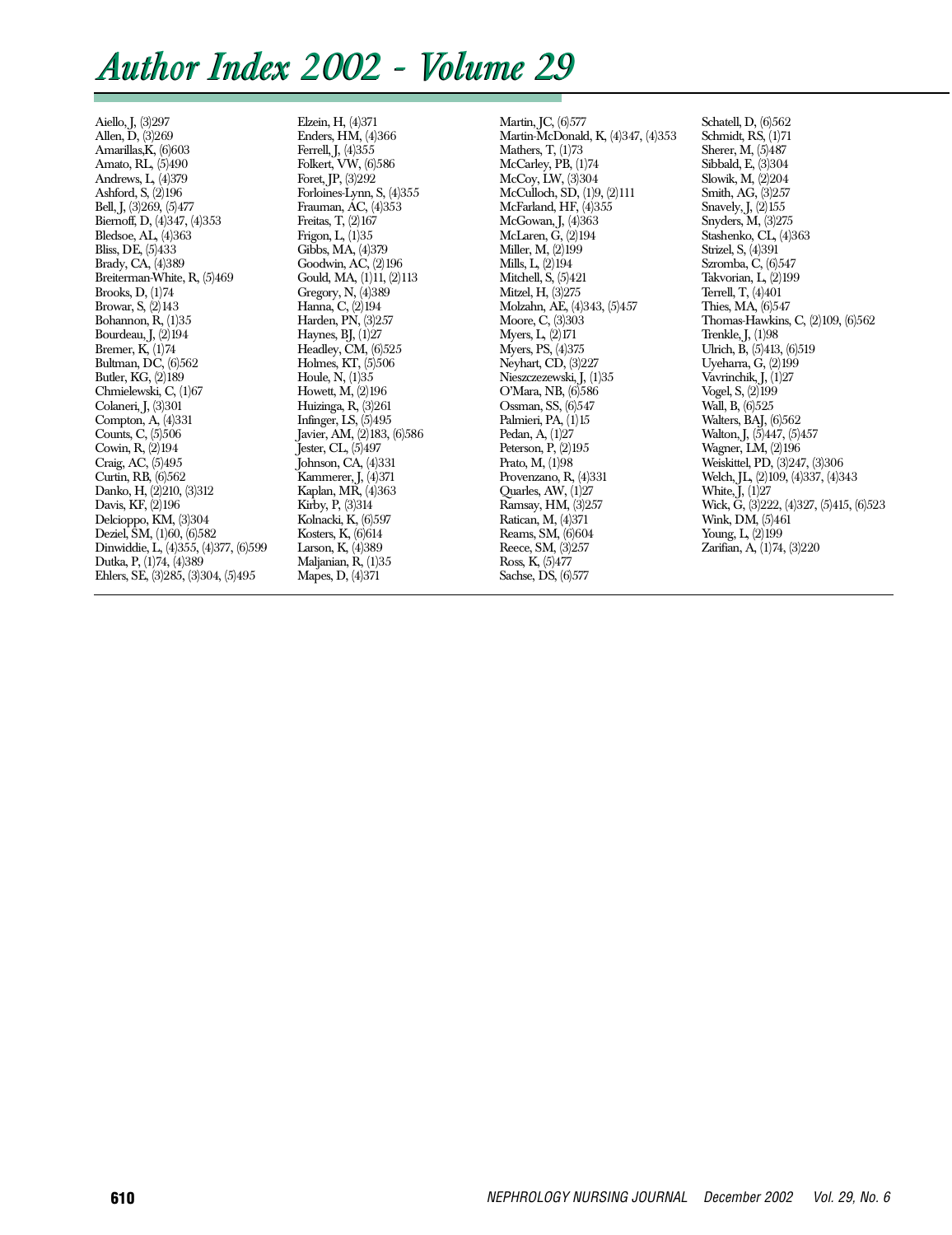# *Subject Subject Index 2002 - Volume 29*

## Administrators' Network (Department)

Campaign to Recruit New Nurses, (3)312 Surviving the Buyout, (2)204

## American Nephrology Nurses' Association (ANNA)

Highlights from the 33rd ANNA National Symposium,  $(5)473$ 

- National Symposium Abstracts, (2)118
- *Nephrology Nursing Journal* Guidelines for Authors, (1)49,  $(5)503$
- Photo Highlights from ANNA's 33rd National Symposium,  $(5)473$

20 02 - 20 03 ANNA Organizational Leaders, (2)117

## Anemia Management

- Educational Supplement: Anemia Management in Patients with Chronic Conditions that Affect Erythropoiesis, (6)582
- Educational Supplement: Anemia Management Protocols and Epoetin Alfa Administration: Algorithm Approach,  $(3) 297$
- Educational Supplement: Caring for the Renal Failure Patient: Optimizing Iron Therapy, (6)586
- Educational Supplement: Diagnosing and Treating Anemia and Iron Deficiency in Hemodialysis Patients, (3)292
- Educational Supplement: Prevalence of Anemia in Chronic Kidney Disease, (4)371
- Timely Correction of Anemia at the Initiation of Dialysis,  $(5)469$

# ANNA President's Message

- ANNA Strengthens Commitment to Transplant Nurses and Patients!, (3)222
- Flying Out of the Clouds and Into the Sunshine, (4)327
- *Nephrology Nursing Journal*: Long Time Editor Sally McCulloch to Pass the Torch,  $(2)113$
- Nurses Are Valuable Health Care Team Members: Now Let's Prove It!, (6)523

Strategic Planning: Identifying with Our New Realities, (1)11 Taking Risks to Protect Our Profession, (5)415

## Book and Media Reviews (Department)

Dialysis, Transplant Allocation, Clinical Pathways, (5)495

Health Care and Health Care Policy on America, (2)196

Law, Ethics, Clinical Evidence, and Dying, (4)389

Real-World Community Health Nursing: An Interactive CD-R OM, (1)73

Transplant and Dialysis, (3)304

## Cardiac Care

- Educational Supplement: Hemoglobin Levels, Cardiovascular Disease, and Left Ventricular Hypertrophy in Patients with Chronic Kidney Disease, (2)189
- Journal Club: Cardiac Disease, Infectious Disease, and Chronic Renal Failure, (2)199

## Case Study (Department)

- Clinical Outcomes of Nocturnal Dialysis, (5)487
- Conservative Management of Chylothorax with Autoinfusion of Pleural Fluid During Hemodialysis, (6)597
- Nursing Management of a Renal Transplant Recipient with Premature Graft Loss, (3)301
- Transitioning an Adolescent Dialysis Patient to Adult Health Care, (4)375

## Chronic Kidney Disease

- Advancing Chronic Kidney Disease Care: New Imperatives for Recognition and Intervention, (6)547
- Educational Supplement: Hemoglobin Levels, Cardiovascular Disease, and Left Ventricular Hypertrophy in Patients with Chronic Kidney Disease,  $(2)$  189
- Educational Supplement: Prevalence of Anemia in Chronic Kidney Disease, (4)371
- The Nephrology Nurse's Role in Improved Care of Patients with Chronic Kidney Disease, (4)331

## Clinical Consult (Department)

- Cleansing Agents Used for Hemodialysis Catheter Care, (6)599
- Fistula Cannulation: The Buttonhole Technique,  $(2)195$
- Hypertension in the Hemodialysis Patient: Nursing Considerations, (1)71
- Interventions to Promote Fistula Maturation, (4)377
- The Link Between Dialysate and Chronic Inflammatory Disease in Hemodialysis, (5)490
- The Use of Intravenous Immune Globulin to Reduce Panel Reactive Antibodies in Children with End Stage Renal Disease, (3)303

## Clinical Performance Measures

2002 Annual Report - ESRD Clinical Measures Project, Executive Summary, (1)45

## Continuing Education

- Advancing Chronic Kidney Disease Care: New Imperatives for Recognition and Intervention, (6)547
- Calciphylaxis: What Nurses Need to Know, (5)433
- Educational Supplement: Caring for the Renal Failure Patient: Optimizing Iron Therapy, (6)586
- ESRD-Associated Cutaneous Manifestations in a Hemodialysis Population, (6)525
- Estimated Dry Weight (EDW): Aiming for Accuracy,  $(5)421$
- Hyperhomocysteinemia in End Stage Renal Disease,  $(2)$  155
- Lytic Therapy in Central Venous Catheters for Hemodialysis, (4)355
- Obstructive Nephropathy: Pathophysiology, Diagnosis, and Collaborative Management, (1)15
- A Preference Study: Calcium Acetate Tablets versus Gelcaps in Hemodialysis Patients, (4)363
- Thrombotic Thrombocytopenic Purpura-Hemolytic Uremic Syndrome: Pathophysiology and Management,  $(2)$  171

## Dialysis Dependency

Initiation into a Dialysis-Dependent Life: An Examination of Rites of Passage, (4)347

## Educational Supplements

- Anemia Management in Patients with Chronic Conditions that Affect Erythropoiesis, (6)582
- Anemia Management Protocols and Epoetin Alfa Administration: Algorithm Approach, (3)297
- Caring for the Renal Failure Patient: Optimizing Iron Therapy,  $(6)586$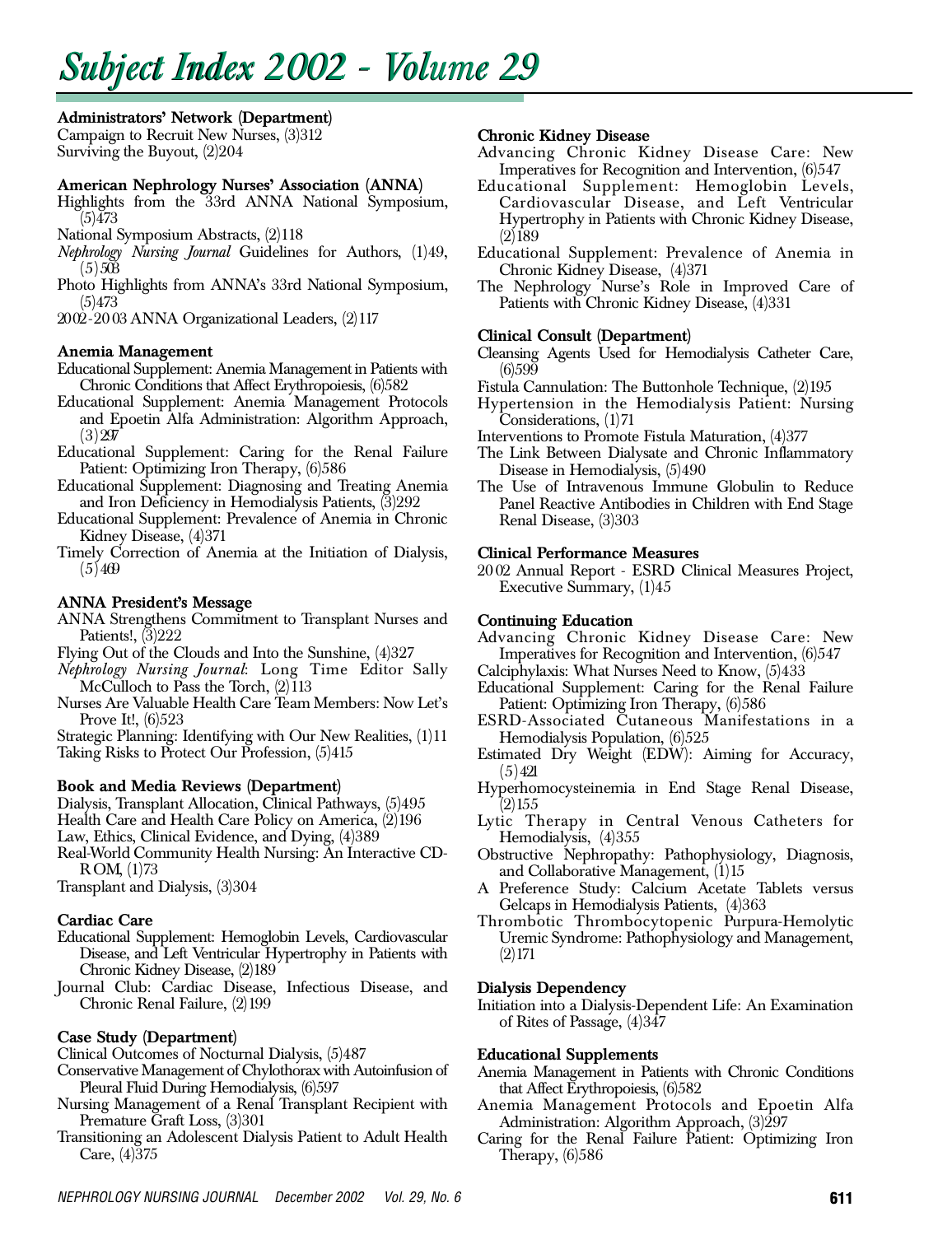Diagnosing and Treating Anemia and Iron Deficiency in Hemodialysis Patients, (3)292

Evaluating Iron Status in Hemodialysis Patients, (4)366

Hemoglobin Levels, Cardiovascular Disease, and Left Ventricular Hypertrophy in Patients with Chronic Kidney Disease, (2)189

Hyporesponse to Epoetin Alfa: Patients at Risk, (1)60

Prevalence of Anemia in Chronic Kidney Disease, (4)371

- Timely Correction of Anemia at the Initiation of Dialysis,  $(5)469$
- Weekly Administration of High-Dose Sodium Ferric Gluconate is Safe and Effective in Peritoneal Dialysis Patients, (2)183

## From the Editor (Department)

- A Strong Partnership Is Needed to Attract Students to Nephrology Nursing, (6)519
- An Exciting Time in Health Care to Assume Editor's Role,  $(5)413$
- Positive Changes on the Horizon for *Nephrology Nursing Journal*, (1)9
- *Nephrology Nursing Journal* Readership Survey Results for 2002,  $(2)$ 111
- Understanding and Appreciating Renal Transplantation, Guest Editorial, (3)220

#### He modialy sis

- A Preference Study: Calcium Acetate Tablets versus Gelcaps in Hemodialysis Patients, (4)363
- Case Study: Conservative Management of Chylothorax with Autoinfusion of Pleural Fluid During Hemodialysis, (6)597
- Clinical Consult: Cleansing Agents Used for Hemodialysis Catheter Care, (6)599
- Development of the Thirst Distress Scale, (4)337
- Clinical Consult: Hypertension in the Hemodialysis Patient: Nursing Considerations, (1)71
- Clinical Consult: The Link Between Dialysate and Chronic Inflammatory Disease in Hemodialysis, (5)490
- Educational Supplement: Diagnosing and Treating Anemia and Iron Deficiency in Hemodialysis Patients, (3)292
- Educational Supplement: Evaluating Iron Status in Hemodialysis Patients, (4)366<br>RD-Associated Cutaneous
- ESRD-Associated Cutaneous Manifestations in a Hemodialysis Population, (6)525
- Estimated Dry Weight (EDW): Aiming for Accuracy, (5)421
- Finding a Balance: A Grounded Theory Study of Spirituality in Hemodialysis Patients, (5)447
- Hemodialysis Fact Sheet, (6)600
- Hemodialysis Patients' Symptom Experiences: Effects on Physical and Mental Functioning,  $(6)562$

Journal Club: Daily/Nocturnal Hemodialysis, (5)497

- Lytic Therapy in Central Venous Catheters for Hemodialysis,  $(4)355$
- The LifeSite® Hemodialysis Access System: Implications for the Nephrology Nurse, (1)27

## Journal Club (Department)

Bioterrorism: Issues Affecting Health Care Workers, (1)74

Cardiac Disease, Infectious Disease, and Chronic Renal Failure, (2)199

Current Challenges and Controversies in Pediatric Transplantation, (4)391

Daily/Nocturnal Hemodialysis, (5)497

Human Islet Cell Transplantation for Insulin Dependent Diabetes Mellitus, (3)306

## Legislative

- Book and Media Reviews: Health Care and Health Care Policy on America, (2)196
- Book and Media Reviews: Law, Ethics, Clinical Evidence, and Dying, (4)389

## Medication Review (Department)

Antihypertensive Medications and Renal Disease, (4)379

Aranesp™ (Darbepoetin alfa): A New Erythropoiesis-Stimulating Protein, (1)67

## Nephrology Nursing (General)

- Initiation into a Dialysis-Dependent Life: An Examination of Rites of Passage, (4)347
- Managing Stress for Optimal Outcomes, (3)314
- Nephrology Nursing: Accomplishments of the Past, Challenges for the Future, (6)603
- Nursing Experience with Daily Dialysis at El Camino Hospital,  $(2)167$
- Professional Issues: Campaign to Recruit New Nurses,  $(3)312$
- Professional Issues: On-Call Dilemma, (1)98
- Safety Surveillance in Drug Development: Understanding the Process and Its Implications for Nephrology Nursing, (2)143
- The LifeSite® Hemodialysis Access System: Implications for the Nephrology Nurse, (1)27

The Nephrology Nurse's Role in Improved Care of Patients with Chronic Kidney Disease, (4)331

Writing to Get Published, (5)461

## **Nutrition**

Issues in Renal Nutrition: The T.E.A.M. Approach, (6)604

## Pathophysiology

- Obstructive Nephropathy: Pathophysiology, Diagnosis, and Collaborative Management, (1)15
- Thrombotic Thrombocytopenic Purpura-Hemolytic Uremic Syndrome: Pathophysiology and Management,  $(2)$  171

## Patient Education

Professional Issues: Managing Stress for Optimal Outcomes,  $(3)314$ 

## Pediatric Nephrology

- Case Study: Transitioning an Adolescent Dialysis Patient to Adult Health Care,  $(\tilde{4})375$
- Clinical Consult: The Use of IntravenousImmune Globulin to Reduce Panel Reactive Antibodies in Children with End Stage Renal Disease, (3)303
- Journal Club: Current Challenges and Controversies in Pediatric Transplantation, (4)391
- Pediatric ESRD Fact Sheets, (5)480

## Peritoneal Dialysis

- Educational Supplement: Weekly Administration of High-Dose Sodium Ferric Gluconate is Safe and Effective in Peritoneal Dialysis Patients, (2)183
- Estimated Dry Weight (EDW): Aiming for Accuracy, (5)421